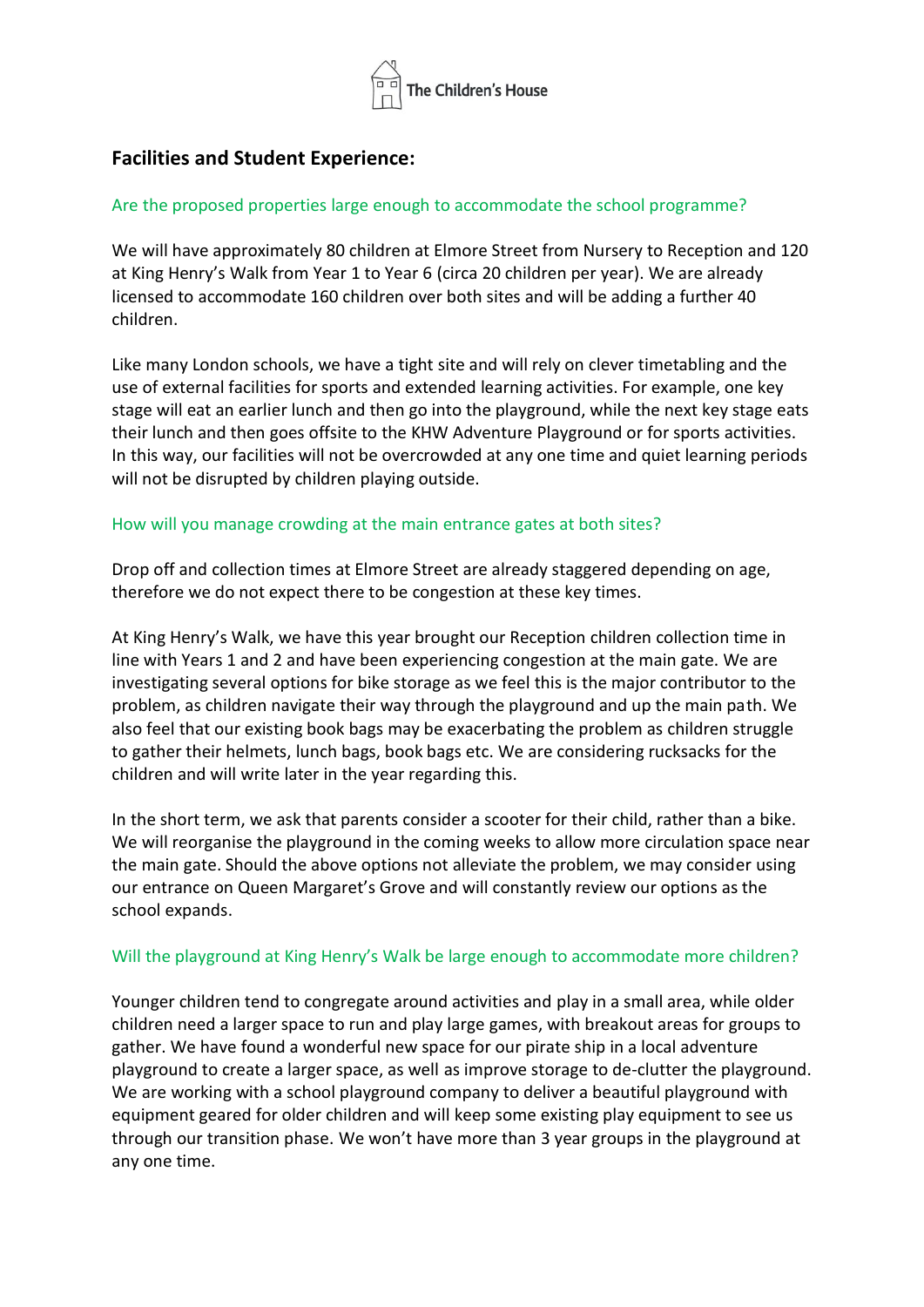

## Why is Reception moving to Elmore Street in September 2024?

The Early Years Foundation Stage includes the Reception year and we plan to build a beautiful centre at Elmore Street to house this key stage. In addition to age-appropriate learning and play equipment and a free-flow indoor/outdoor play area, we will continue to employ teachers who will deliver a curriculum which will prepare children for the step up to Key Stage 1 (Years 1 & 2).

We will prepare our Reception children for the prep environment through weekly timetabled play sessions, dance, PE and assemblies with the older children at King Henry's Walk.

## What equipment will the new indoor/outdoor area at Elmore Street have?

We follow a theme-based curriculum and include our play areas in these topics. Across the school, we already have a huge number of beautiful toys, trays, climbing equipment etc. which is changed each week and enables children to explore their topics through play. The indoor/outdoor nature of the play area will allow children to move between activities, playing and learning simultaneously.

## Will you provide transport?

Yes, from September 2022 we will provide transport for the children which will take them between our sites, to off-site facilities and on school trips.

## Will you have specialist facilities?

We are fortunate to have full size, professional sports pitches within close proximity to our King Henry's Walk site, which we will use for games lessons and competitive matches with other schools.

We will use the redecorated and remodelled church hall as a multi-use space for lunches, assemblies, music lessons, drama classes etc. We want children to continue using their classrooms for art as we want it to form a part of our integrated curriculum, however children will also have standalone art lessons one afternoon every week.

The children at our Early Years Centre will continue to walk to the Almorah Gardens once or twice a week for a more physical play experience. We expect the hall facilities and play area at the gardens to be renovated in the coming year, however the timeline for this will be decided by Islington Council.

## What new equipment will there be for the older years?

In many cases, educational schemes we currently use for our younger children can be expanded easily to key stage 2. For ICT, we will continue using Google Classroom on Chromebooks to expand learning through carefully chosen educational websites and